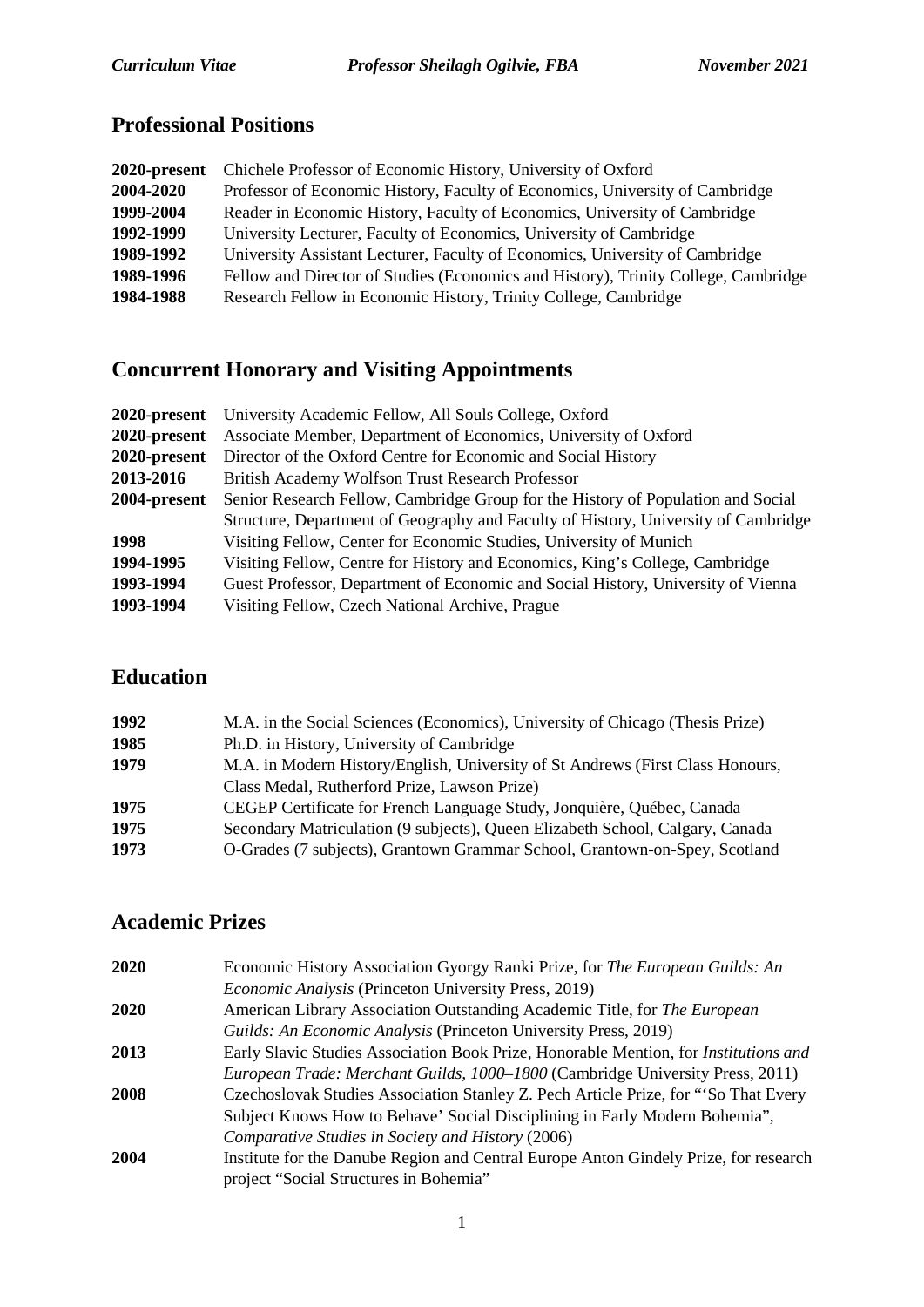| 2004 | International Conference of Labour and Social History René Kuczynski Book Prize |
|------|---------------------------------------------------------------------------------|
|      | for A Bitter Living (Oxford University Press, 2003)                             |
| 1999 | Economic History Association Gyorgy Ranki Prize, for State Corporatism and      |
|      | <i>Proto-Industry</i> (Cambridge University Press, 1997)                        |

## **Elections to Academies and Networks**

| 2021 | Fellow of the Academy of Social Sciences                                      |
|------|-------------------------------------------------------------------------------|
| 2018 | Fellow of the Centre for Economic Policy Research (CEPR)                      |
| 2004 | Fellow of the British Academy                                                 |
| 2003 | Fellow of the Collegium Carolinum for the Study of the Czech and Slovak Lands |
| 1999 | Fellow of the CESifo Economic Research Network                                |
|      |                                                                               |

# **Conferences & Symposia in Honour of Books and Projects**

| Dec 2019        | Masterclass on <i>The European Guilds</i> (Princeton, 2019), University of Amsterdam    |
|-----------------|-----------------------------------------------------------------------------------------|
| <b>Jan 2019</b> | Colloquium on <i>The European Guilds</i> (Princeton, 2019), University of Frankfurt     |
| <b>Jan 2013</b> | Conference on <i>Institutions and European Trade</i> (Cambridge, 2011), Sorbonne, Paris |
| <b>Sep 2012</b> | Conference on ESRC Research Project, Human Well-Being and the 'Industrious'             |
|                 | <i>Revolution'</i> , Tübingen and Stuttgart, Germany                                    |
| <b>May 2004</b> | Conference on A Bitter Living (Oxford, 2003), Universities of Uppsala and               |
|                 | Stockholm, Sweden                                                                       |

## **Research Grants**

| 2013-2016 | British Academy Wolfson Trust Research Professorship: Human Capital and<br>Economic Outcomes in a European Developing Economy, c.1600-c.1900 $(\text{\pounds}250,000)$ |
|-----------|------------------------------------------------------------------------------------------------------------------------------------------------------------------------|
| 2012-2013 | Isaac Newton Trust: Consumption, Gender and Social Capital in a German                                                                                                 |
| 2008-2012 | Developing Economy $(f46,503)$<br>ESRC Major Research Grant: Human Well-Being and the 'Industrious Revolution':                                                        |
|           | Consumption, Gender and Social Capital in a German Developing Economy, 1600-<br>1900 (£888,944)                                                                        |
| 2010-2011 | Isaac Newton Trust: Human Well-Being and the 'Industrious Revolution':                                                                                                 |
|           | Consumption, Gender and Social Capital in a German Developing Economy                                                                                                  |
|           | £27,916)                                                                                                                                                               |
| 2010-2011 | British Academy Small Grant: Economic Structures in Early Modern Central Europe:                                                                                       |
|           | The Czech Lands in the Seventeenth Century $(f7,846)$                                                                                                                  |
| 2010-2011 | Dame Elizabeth Hill Fund: The Czech Lands in the Seventeenth Century (£6,000)                                                                                          |
| 2008-2010 | Leverhulme Major Research Fellowship: Social Capital and History (£145,080)                                                                                            |
| 2005-2007 | Leverhulme Major Research Grant: Economy, Gender and Social Capital in the                                                                                             |
|           | German Demographic Transition (£248,172)                                                                                                                               |
| 2000-2004 | British Academy Research Readership: Social Structures in Bohemia, 1500-1700                                                                                           |
| 1997-2000 | Volkswagen Foundation Project Grant: Soziale Strukturen im frühmodernen Böhmen                                                                                         |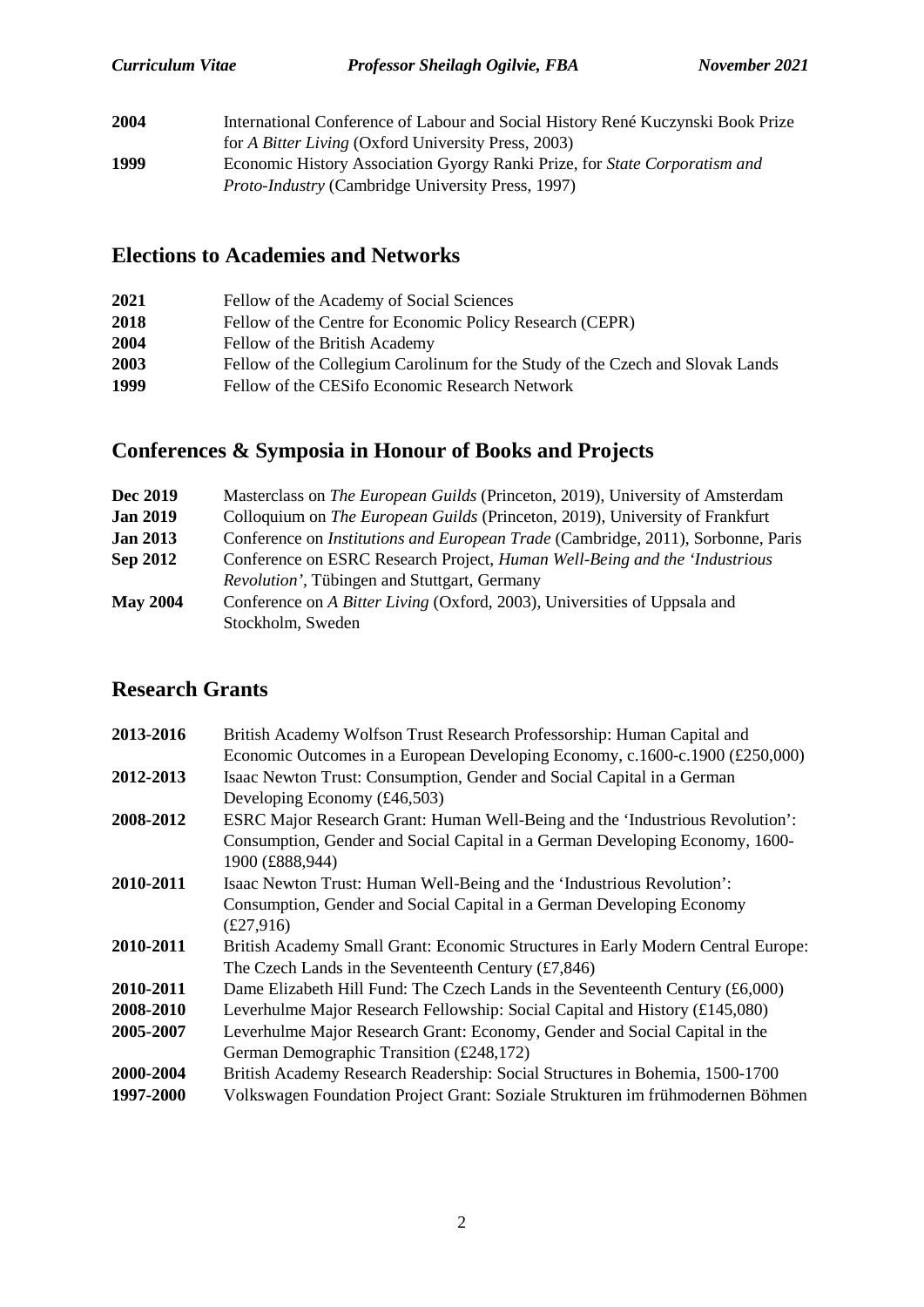## **Invited and Keynote Lectures**

| <b>Jan 2022</b> | Keynote Lecture, Souq Economics Conference, Dubai, UAE                         |
|-----------------|--------------------------------------------------------------------------------|
| <b>Nov 2021</b> | Prais Lecture, National Institute of Economic and Social Research, London      |
| <b>Nov 2019</b> | Public Lecture, Department of History, University of Amsterdam, Netherlands    |
| <b>Oct 2019</b> | Thought Experiment Lecture, Cabinet Office and HM Treasury, London, UK         |
| Sep 2019        | Keynote Lecture, WINIR Annual Conference, Lund, Sweden                         |
| <b>May 2019</b> | Keynote Lecture, Posthumus Institute Annual Conference, Ghent, Netherlands     |
| <b>May 2019</b> | Public Lecture, CSGS, King's College, London, UK                               |
| Apr 2019        | Keynote Lecture, CEPR Conference, Odense, Denmark                              |
| <b>Mar 2019</b> | Public Lecture, CAGE, Warwick, UK                                              |
| <b>Jan 2019</b> | Public Lecture, Max-Planck-Institute for Legal History, Frankfurt, Germany     |
| Sep 2017        | Keynote Lecture, Conference on the Making of Commercial Law, Helsinki, Finland |
| <b>Jul 2017</b> | Keynote Lecture, CAGE Summer School in Economic History Conference, Warwick    |
| <b>May 2017</b> | Keynote Lecture, Eastern European Economic History Conference, Bucharest       |
| <b>Dec 2016</b> | Figuerola Annual Lecture in Economic History, Madrid, Spain                    |
| <b>Jan 2013</b> | "Un Livre, Un Lecteur" Lecture, Sorbonne, Paris, France                        |
| <b>Mar 2009</b> | Annual Lecture of the British, Czech, and Slovak Forum, Czech Embassy, London  |
| Apr 2006        | Tawney Lecture, Economic History Society Annual Conference, UK                 |
|                 |                                                                                |

# **Editorships and Editorial Boards**

|           | <b>2017-present</b> Research in Economics (editorial board)                                       |
|-----------|---------------------------------------------------------------------------------------------------|
|           | <b>2003-present</b> Editor, Bohemia: A Journal of History and Civilisation in East Central Europe |
|           | 2009-present Historická Demografie (editorial board)                                              |
|           | <b>2008-present</b> Paginae historiae: Sborník Národního archivu (editorial board)                |
|           | <b>2004-present</b> Studien zur Historischen Sozialwissenschaft (editorial board)                 |
|           | <b>2000-present</b> Cambridge Studies in Economic History (editorial board)                       |
| 2000-2014 | <i>Historical Journal</i> (editorial board)                                                       |
| 1995-2005 | <i>Muse</i> (non-fiction magazine for children) (editorial board)                                 |
|           |                                                                                                   |

## **Professional and Advisory Bodies**

| <b>2021-present</b> Advisory Board, Soug Economics, Dubai, UAE                                    |
|---------------------------------------------------------------------------------------------------|
| 2020-present Academic Advisory Board, WINIR                                                       |
| 2019-present International Advisory Board, Institute of Ethnology, Czech Academy of Sciences      |
| <b>2018-present</b> Board of Trustees, Economic History Association, USA                          |
| <b>2018-present</b> Advisory Board, Network for History in the Humanities and Social Sciences, UK |
| 2014-present Advisory Board, CAGE, University of Warwick, UK                                      |
| 2012-present Advisory Board, The Gender and Work Project, Uppsala, Sweden                         |
| <b>2009-present</b> Scientific Committee, Datini Institute, Italy                                 |
| 2009-present Steering Committee, Forum for Czech and Slovak Studies in the UK                     |
| 1985-present Economic History Association                                                         |
| <b>1985-present</b> German History Association                                                    |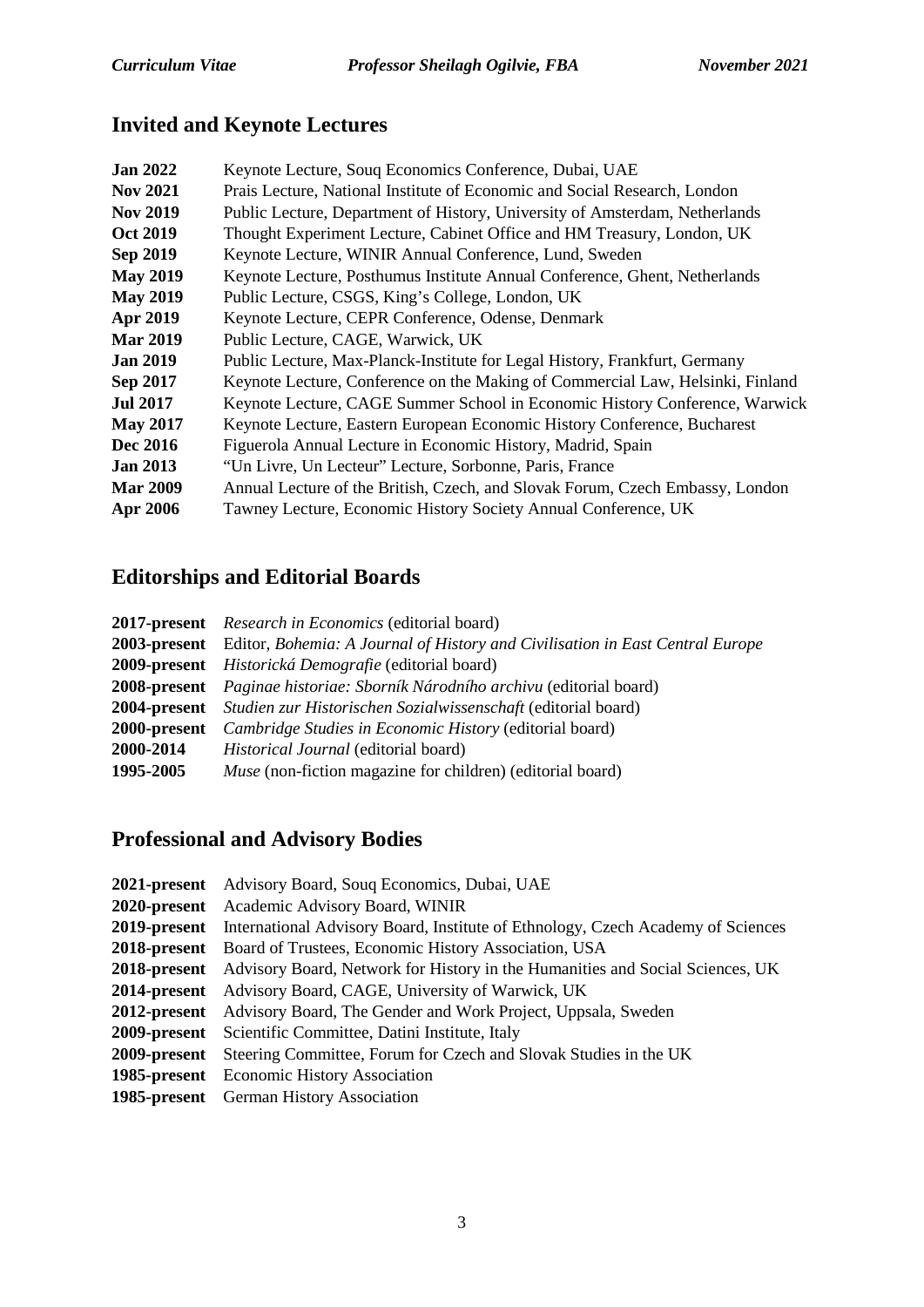#### **Refereeing and Electoral Boards**

**Journal refereeing:** *American Economic Review, Bohemia, Comparative Studies in Society and History, Continuity and Change, Economic History Review, Explorations in Economic History, European Review of Economic History, Historical Journal, Historická Demografie, Journal of Economic History, Journal of the European Economic Association, Journal of Political Economy, Journal of Social History*

**Book refereeing:** Cambridge University Press, Oxford University Press, Yale University Press, Campus Verlag

**Research grant refereeing:** European Science Foundation, Guggenheim Foundation, Princeton Institute for Advanced Study, Council for the Humanities of the Netherlands, Grant Awarding Body of the Czech Republic

**Electoral Boards:** Professorship of Economics and Chair of Faculty of Economics, University of Cambridge, 2019; Professorship of Economic and Social History, University of Oxford, 2016; Professorship of Economic History, University of Cambridge, 2015; Professorship of Empirical Macroeconomics, University of Cambridge, 2015; Montague Burton Professorship of Labour Economics, University of Cambridge, 2013

#### **University Honours at Postgraduate and Undergraduate Level**

| 1992   | Johnson Prize (best Divisional Master's Thesis, University of Chicago)           |
|--------|----------------------------------------------------------------------------------|
| 1986-7 | Hewlitt Committee on Demographic Training Fellowship, University of Chicago      |
| 1985-7 | Institute for Humane Studies Claude R. Lambe Fellowship, University of Chicago   |
| 1985-7 | University of Chicago Unendowed Full-Tuition Scholarship                         |
| 1984-8 | Trinity College Prize Research Fellowship, University of Cambridge               |
| 1983-4 | Institute for Humane Studies Claude R. Lambe Fellowship, University of Cambridge |
| 1980-3 | Trinity College External Research Studentship                                    |
| 1979   | Samuel Rutherford Prize (Outstanding First-Class Hons, University of St Andrews) |
| 1978-9 | Lawson Memorial Prize (Outstanding Honours Results, University of St Andrews)    |
| 1978-9 | Class Medal (Best Junior and Senior Honours Results, University of St Andrews)   |
| 1978-9 | Thomas Thow Scholarship, University of St Andrews                                |
| 1977   | Class Medal (Best Second-Year Results, University of St Andrews)                 |
| 1976-9 | Harkness Residential Exhibition, University of St Andrews                        |
| 1976   | Class Medal (Best First-Year Results, University of St Andrews)                  |
| 1975-6 | Lawson Memorial Prize (Outstanding First-Year Results, University of St Andrews) |

#### **Contact**

| Mail  | All Souls College, Oxford, OX1 4AL, United Kingdom                |
|-------|-------------------------------------------------------------------|
| Phone | $+44-(0)1865-279379$ (general enquiries)                          |
| Email | sheilagh.ogilvie@all-souls.ox.ac.uk                               |
| Web   | https://www.asc.ox.ac.uk/person/3498                              |
|       | https://www.economics.ox.ac.uk/associate-members/sheilagh-ogilvie |
|       | https://www.history.ox.ac.uk/people/professor-sheilagh-ogilvie    |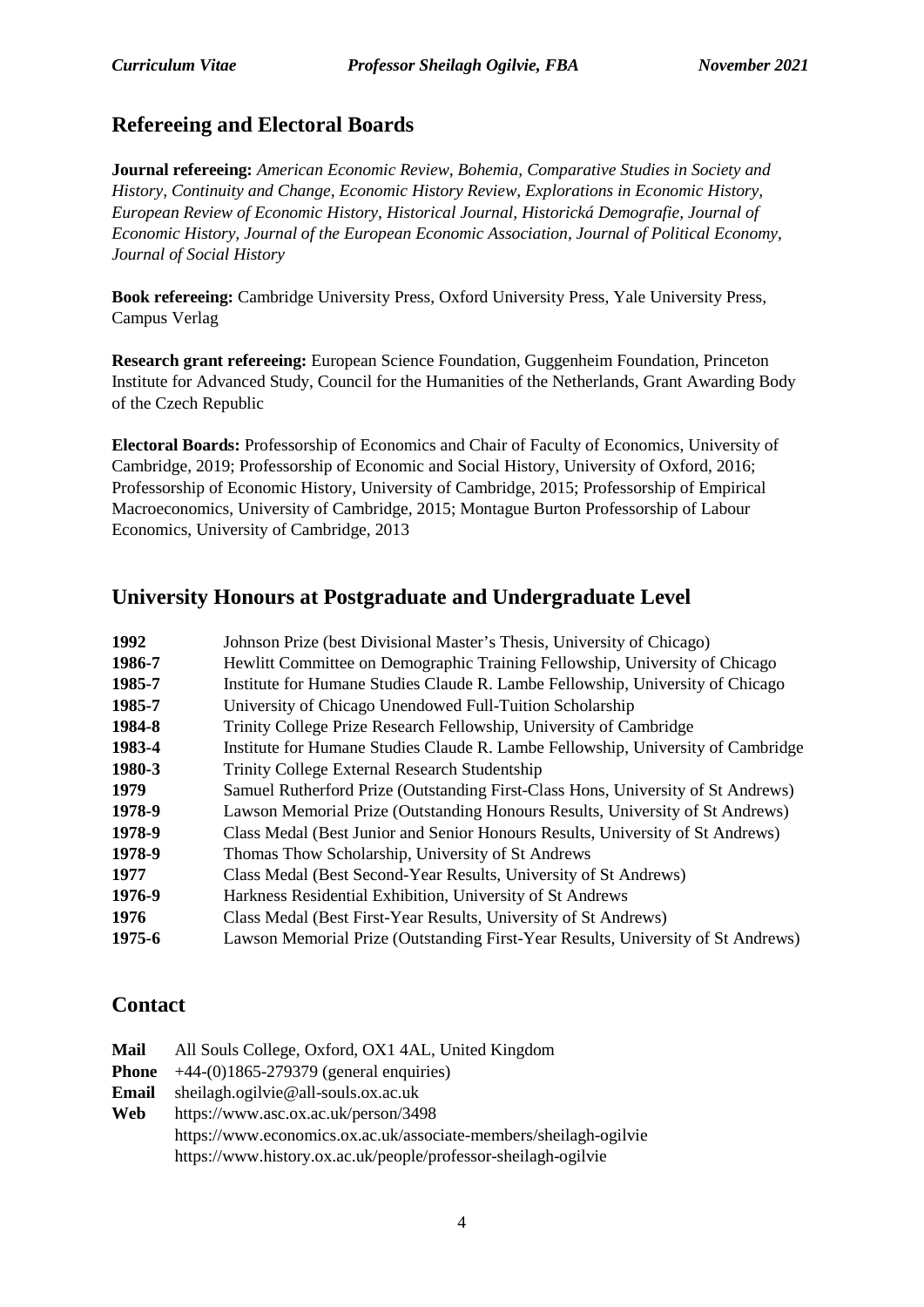#### **Publications**

#### **Authored Books**

M1. **1979**. *The Park Buffalo: The History of the Conservation of the North American Bison* (Calgary: National and Provincial Parks Association of Canada).

M2. **1997**. *State Corporatism and Proto-Industry: The Württemberg Black Forest 1590-1797* (Cambridge: Cambridge University Press). [winner of Ranki Prize]

M3. **2003**. *A Bitter Living: Women, Markets, and Social Capital in Early Modern Germany* (Oxford: Oxford University Press). [winner of Kuczynski Prize]

M4. **2011**. *Institutions and European Trade: Merchant Guilds, 1000-1800* (Cambridge: Cambridge University Press).

M5. **2019**. *The European Guilds: An Economic Analysis* (Princeton, NJ: Princeton University Press)

## **Edited Volumes**

E1. **1993**. *Proto-Industrialization in Europe* (Cambridge: Cambridge University Press).

E2. **1994**. *Protoindustrialisierung in Europa: Industrielle Produktion vor dem Fabrikszeitalter* (Vienna: Verlag für Gesellschaftskritik) [with M. Cerman].

E3. **1996**. *European Proto-industrialization* (Cambridge: Cambridge University Press) [with M. Cerman].

E4. **1995/1996/2003.** *Germany: A New Social and Economic History, 1450-Present*, 3 vols. (London: Hodder Arnold) [series editor, with R. S. Scribner].

E5. **1996**. *Germany: A New Social and Economic History*, Vol. II: *1630-1800* (London: Hodder Arnold) [volume editor]. [Norwegian translation (2002) http://www.europashistorie.net/tyskbefolkning1630-1800.htm#begynnelsen].

E6. **2003**. *Germany: A New Social and Economic History*, Vol. III: *Since 1800* (London: Hodder Arnold) [volume editor, with R. Overy]. [Norwegian translation (2004) http://www.europashistorie.net/tyskfolk1800-1990-A.htm].

E7. **2015.** *Revolution des Fleißes, Revolution des Konsums? Leben und Wirtschaften im ländlichen Württemberg von 1650-1800*. Ostfildern, Thorbecke Verlag. [edited with S. Hirbodian & R. J. Regnath].

## **Journal Articles**

A1. **1986**. 'Coming of Age in a Corporate Society: Capitalism, Pietism and Family Authority in Rural Württemberg, 1590-1740', *Continuity and Change* 1, 279-331.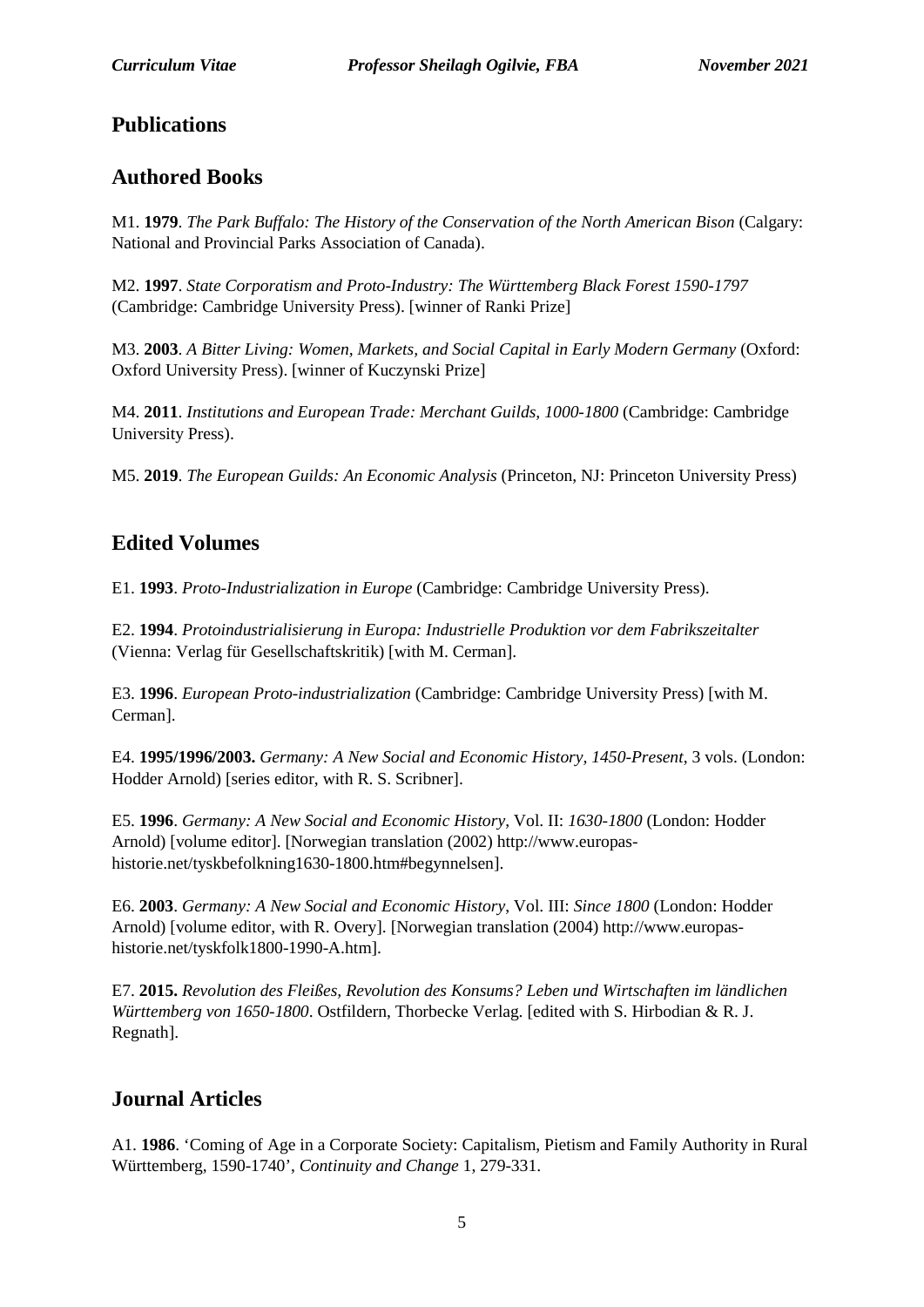A2. **1992**. 'Germany and the Seventeenth-Century Crisis', *Historical Journal*, 35, 417-441.

A3. **1993**. 'Proto-Industrialization in Europe', *Continuity and Change*, 8, 159-179.

A4. **1995**. 'Institutions and Economic Development in Early Modern Central Europe: Protoindustrialization in Württemberg, 1580-1797', *Transactions of the Royal Historical Society*, Sixth Series, Vol. 5, 221-250.

A5. **1995**. 'The Bohemian Census of 1651 and the Position of Inmates', *Social History / Histoire Sociale*, 28, 333-346 [with M. Cerman].

A6. **1996**. 'Universal Banks and German Industrialization: A Re-Appraisal', *Economic History Review*, 49, 427-446 [with J. S. S. Edwards].

A7. **1998**. 'Ženy a "Druhé Nevolnictví" v Čechách na Počátku Novovĕku' [Women and the "Second Serfdom" in the Czech Lands in the Early Modern Period], *Historická Demografie*, 22, 5-49 [with J. S. S. Edwards].

A8. **2000**. 'Servage et marchés: L'univers économique des serfs de Bohème dans la domaine de Friedland (1583-1692)', *Histoires et sociétés rurales*, 14, 90-125.

A9. **2000**. 'Women and the Second Serfdom: Evidence from Early Modern Bohemia', *Journal of Economic History*, 60, 961-994 [with J. S. S. Edwards].

A10. **2001**. 'The Economic World of the Bohemian Serf: Economic Concepts, Preferences and Constraints on the Estate of Friedland, 1583-1692', *Economic History Review*, 54, 430-453.

A11. **2003**. 'Frauen und "Zweite Leibeigenschaft" in Böhmen', *Bohemia: A Journal of History and Civilisation in East Central Europe*, 44, 100-145 [with J. S. S. Edwards].

A12. **2004**. 'How Does Social Capital Affect Women? Guilds and Communities in Early Modern Germany', *American Historical Review*, 109, 325-359.

A13. **2004**. 'Guilds, Efficiency and Social Capital: Evidence from German Proto-Industry', *Economic History Review*, 57:2, 286-333.

A14. **2004**. 'Women and Labour Markets in Early Modern Germany', *Jahrbuch für Wirtschaftsgeschichte*, 2004:2, 25-60.

A15. **2005**. 'The Use and Abuse of Trust: Social Capital and Its Deployment by Early Modern Guilds', *Jahrbuch für Wirtschaftsgeschichte*, 2005:1, 15-52.

A16. **2005**. 'The Poverty of Historical Idealism', *History Workshop Journal*, 59, 270-281 [with A. W. Carus].

A17. **2005**. 'Communities and the "Second Serfdom" in Early Modern Bohemia', *Past & Present*, 187, 69-119.

A18. **2005**. 'Village Community and Village Headman in Early Modern Bohemia', *Bohemia*, 46:2, 402-451.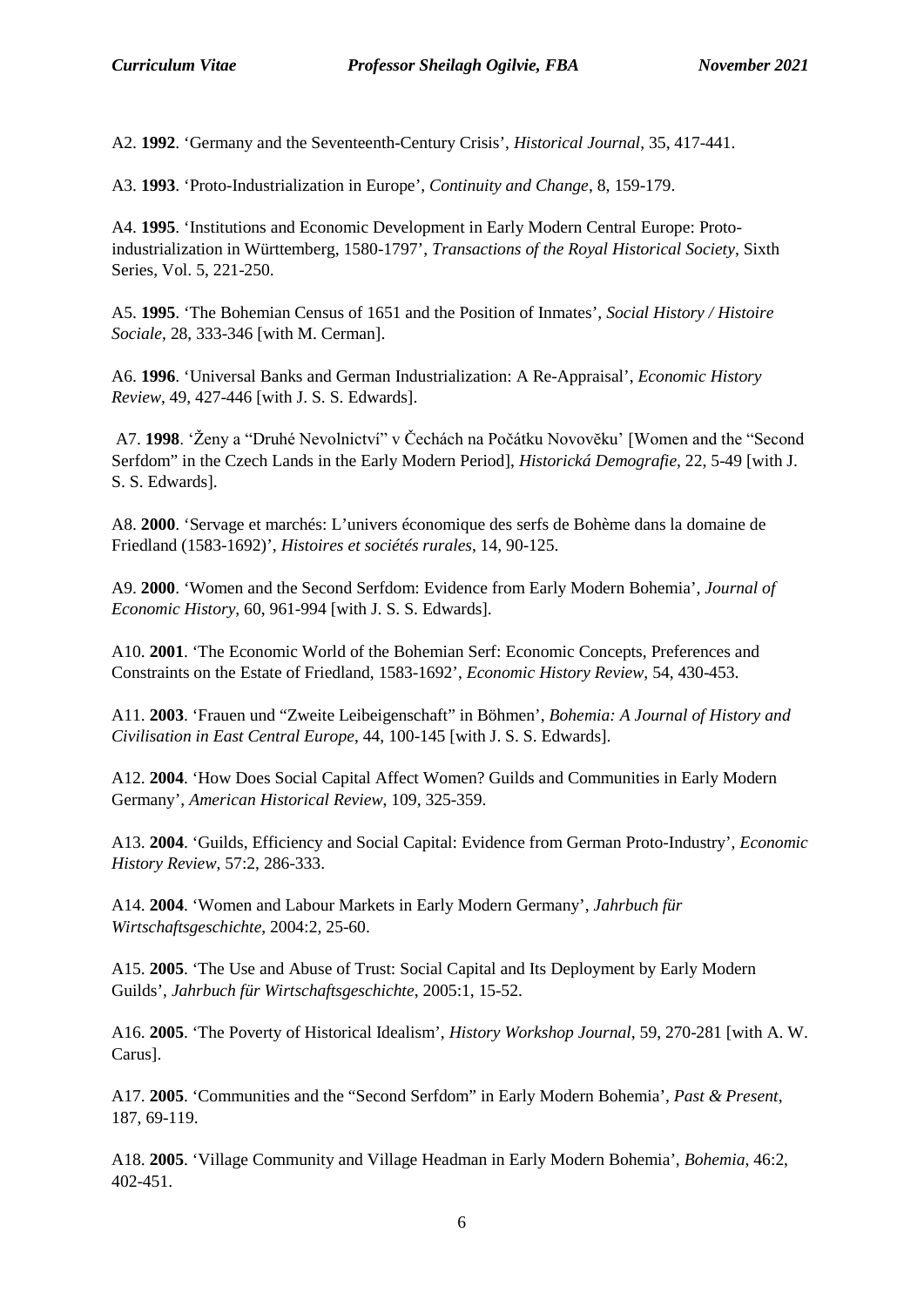A19. **2006**. ' "So That Every Subject Knows How To Behave": Social Disciplining in Early Modern Bohemia', *Comparative Studies in Society and History* 48:1, 38-78.

A20. **2006**. ' "Eine sauere Nahrung". Frauen, Märkte, und soziales Kapital im frühmodernen Deutschland' [Kuczynski Prize Lecture], *Jahrbuch für Regionalgeschichte*, 24, 13-36.

A21. **2006**. 'Bohemia after the Thirty Years War: Historical Sources Deposited in the National Archives in Prague', *Naše rodina*, 18:1, 1-6 [with L. Matušíková].

A22. **2007**. 'Serfdom and Social Capital in Bohemia and Russia', *Economic History Review*, 60:3, 513-544 [with T. K. Dennison].

A23. **2007**. ' "Whatever Is, Is Right"? Economic Institutions in Pre-Industrial Europe' [Tawney Lecture], *Economic History Review*, 60:4, 649-684.

A24. **2008**. 'Rehabilitating the Guilds: a Reply', *Economic History Review*, 61:1, 175-182.

A25. **2008**. 'Aux origines de l'industrialisation en Allemagne', *Revue d'Allemagne*, 40:1, 5-36.

A26. **2009**. 'Vesnická obec a tzv. "druhé nevolnictví" v raně novověkých Čechách' [Village Communities and the So-Called "Second Serfdom" in the Early Modern Czech Lands], *Český Časopis Historický*, 107:1, 46-94.

A27. **2009**. 'Turning Qualitative into Quantitative Evidence: a Well-Used Method Made Explicit', *Economic History Review*, 62:4, 893-925 [with A. W. Carus].

A28. **2009**. 'Women and the Material Culture of Food in Early Modern Germany', *Early Modern Women: an Interdisciplinary Journal*, 4, 149-159 [with M. Küpker & J. Maegraith].

A29. **2010**. 'Consumption, Social Capital, and the "Industrious Revolution" in Early Modern Germany', *Journal of Economic History* 70:2, 287-325.

A30. **2011**. 'Krämer und ihre Waren im ländlichen Württemberg zwischen 1600 und 1740', *Zeitschrift für Agrargeschichte und Agrarsoziologie*, 59:2, 54-75 [with M. Küpker & J. Maegraith].

A31. **2012**. 'Beware What You Buy', *BBC History Magazine* [with M. Küpker & J. Maegraith].

A32. **2012.** 'Household Debt in Early Modern Germany: Evidence from Personal Inventories', *Journal of Economic History* 72:1, 134-167 [with M. Küpker & J. Maegraith].

A33. **2012**. 'Contract Enforcement, Institutions and Social Capital: the Maghribi Traders Reappraised', *Economic History Review* 65:2, 421-444 [with J. S. S. Edwards].

A34. **2012.** 'What Lessons for Economic Development Can We Draw from the Champagne Fairs?'. *Explorations in Economic History* 49:2, 131-148 [with J. S. S. Edwards].

A35. **2012**. 'Frauen und die materielle Kultur der Hausarbeit im frühneuzeitlichen Württemberg. Ergebnisse aus wildberger Inventaren, *Zeitschrift für württembergische Landesgeschichte*, 70, 229- 254 [with M. Küpker & J. Maegraith].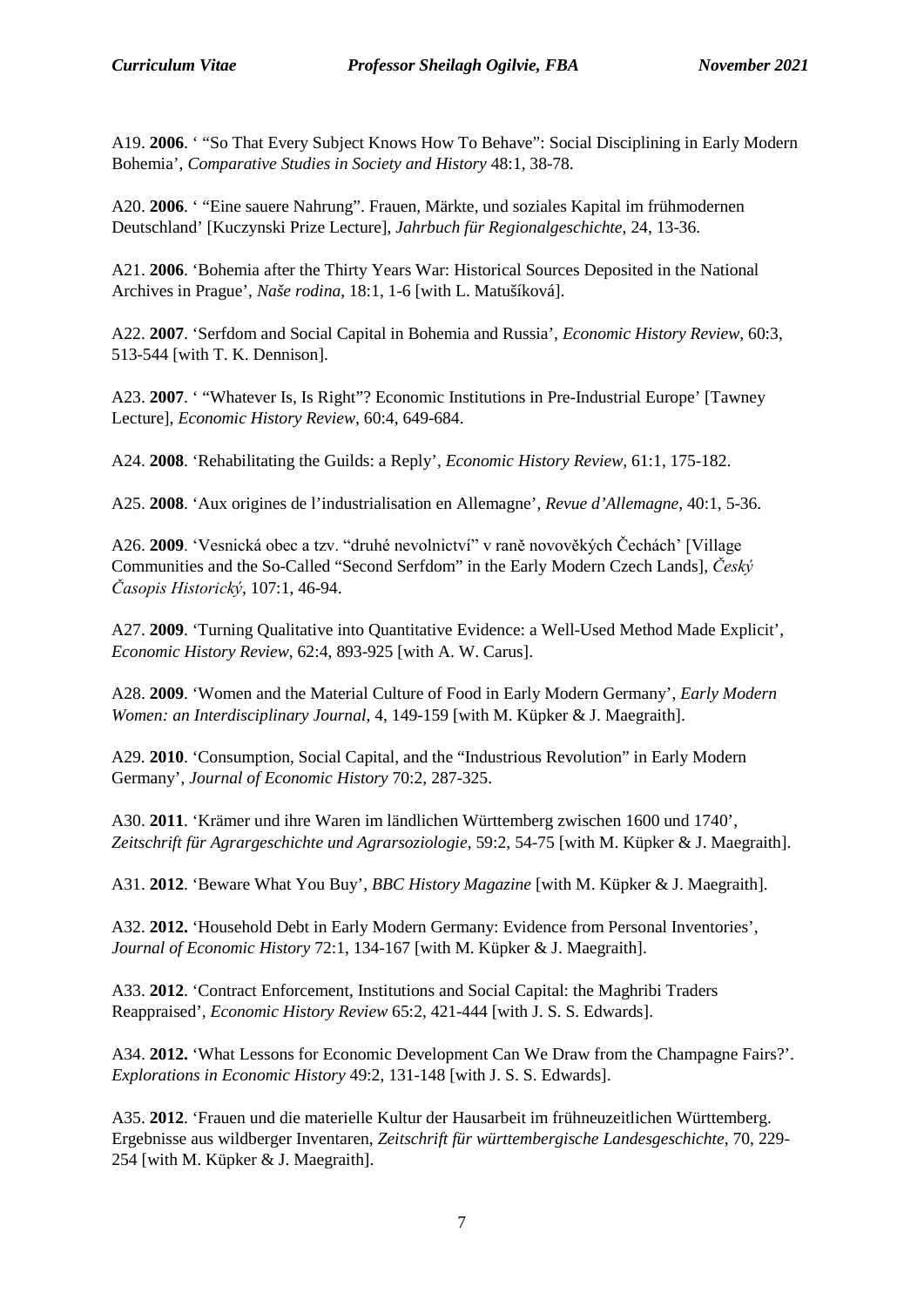A36. **2013**. 'Retail Development in the Consumer Revolution: the Netherlands, c. 1670 – c. 1815'. *Explorations in Economic History* 50:1, 69-87 [with D. van den Heuvel].

A37. **2014**. 'A Two-Tiered Demographic System: "Insiders" and "Outsiders" in Three Swabian Communities, 1558-1914.' *The History of the Family* 19(1): 77-119 [with T. W. Guinnane].

A38. **2014**. 'Does the European Marriage Pattern Explain Economic Growth?' *The Journal of Economic History* 74(3): 651-693 *(lead article)* [with T. K. Dennison].

A39. **2014.** 'The Economics of Guilds.' *The Journal of Economic Perspectives* 28(4): 169-192.

A40. **2015**. 'Medieval Champagne Fairs: Lessons for Development.' *VoxEU*, 23 December 2015 [http://www.voxeu.org/article/medieval-champagne-fairs-lessons-development].

A41. **2015**. 'A nők és a házimunka anyagi kultúrája a kora újkori Württembergben: a wildbergi inventáriumok tanulságai [The Material Culture of Women and Household Work in Early Modern Württemberg: the Evidence from Wildberg Inventories]." *Korall - Társadalomtörténeti folyóirat / Korall - Journal of Social History* 16(60): 41-66 [with M. Küpker & J. Maegraith].

A42. **2016**. 'Institutions, Demography, and Economic Growth.' *Journal of Economic History* 76(1): 205-217 [with T. K. Dennison].

A43. **2016.** 'Occupational Structure in the Czech Lands under the Second Serfdom.' *Economic History Review* 69(2): 493-521 [with A. Klein].

A44. **2018**. 'Labour Scarcity and Labour Coercion: Serfdom in Bohemia.' *VoxEU*, 14 January 2018 [https://voxeu.org/article/labour-scarcity-and-labour-coercion-serfdom-bohemia] [with A. Klein].

A45. **2019**. 'What Can We Learn from a Race With One Runner? A Comment on Foreman-Peck and Zhou, "Late Marriage as a Contributor to the Industrial Revolution in England"' *Economic History Review* 72(4): 1439-1446 [with J. Edwards].

A46. **2021**. 'Thinking Carefully About Inclusiveness: Evidence from European Guilds', *Journal of Institutional Economics* 17(2): 185-200.

A47. **2021.** 'Did the Black Death Cause Economic Development by "Inventing" Fertility Restriction?', *Oxford Economic Papers* 73: 1-19 [with J. Edwards].

A48. **2021 forthcoming**. 'Economically Relevant Human Capital or Multi-Purpose Consumption Good? Book Ownership in Pre-Modern Württemberg.' *Explorations in Economic History* [with J. Edwards and M. Küpker].

#### **Essays and Chapters**

P1. **1990**. 'Women and Proto-industrialisation in a Corporate Society: Württemberg Textile Manufacture, 1590-1790', in W. R. Lee and Pat Hudson (eds.), *Women's Work and the Family Economy in Historical Perspective* (Manchester: Manchester University Press), 76-103.

P2. **1994**. 'Soziale Institutionen und Protoindustrialisierung', in M. Cerman & S. C. Ogilvie (eds.),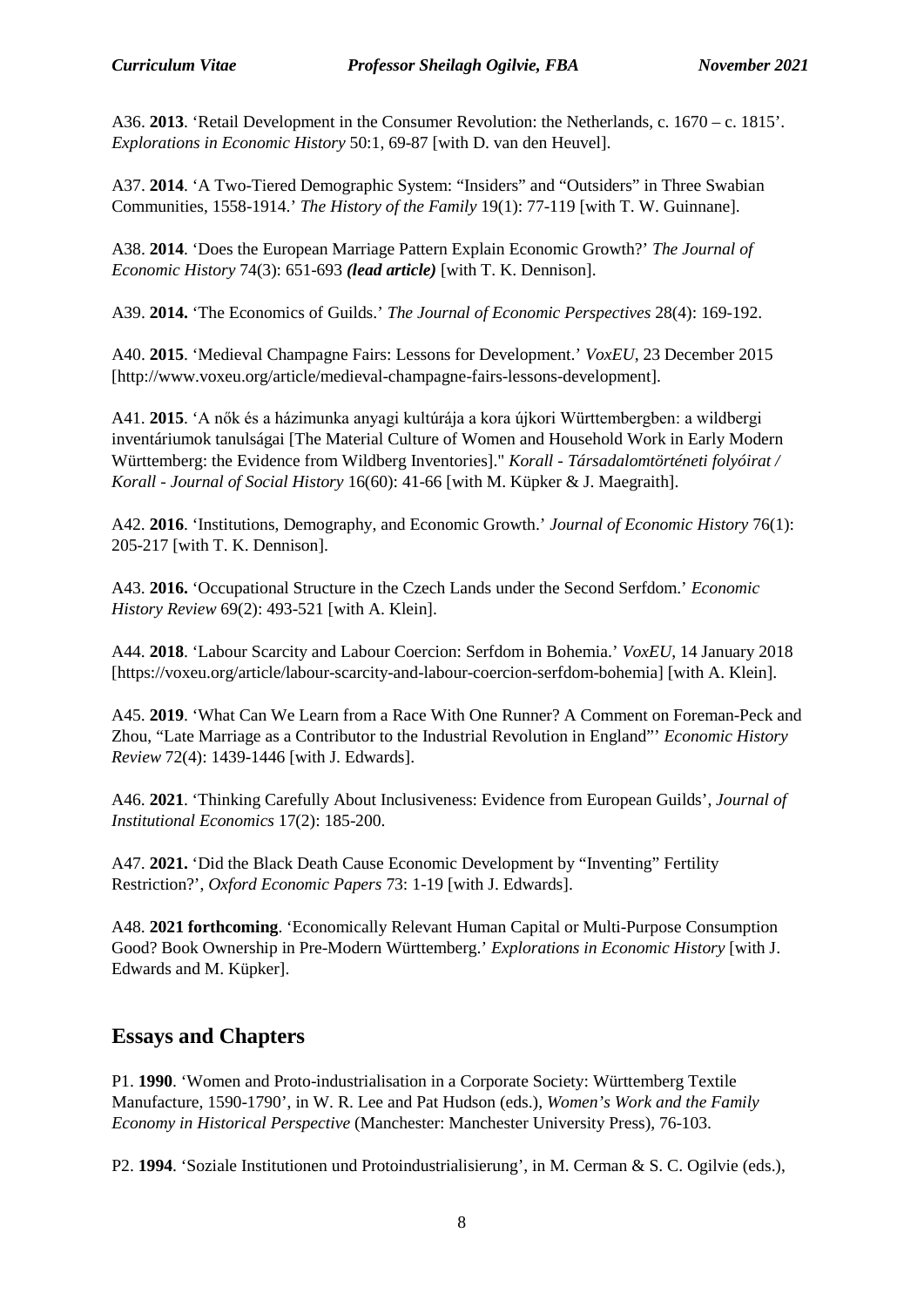*Protoindustrialisierung in Europa: Industrielle Produktion vor dem Fabrikszeitalter* (Vienna: Verlag für Gesellschaftkritik), 35-50.

P3. **1994**. 'Theorien der Protoindustrialisierung', in M. Cerman & S. C. Ogilvie (eds.), *Protoindustrialisierung in Europa: Industrielle Produktion vor dem Fabrikszeitalter* (Vienna: Verlag für Gesellschaftkritik), 9-22 [with M. Cerman].

P4. **1996**. 'Social Institutions and Proto-industrialization', in S. C. Ogilvie & M. Cerman (eds.), *European Proto-industrialization* (Cambridge: Cambridge University Press), 23-37.

P5. **1996**. 'Proto-industrialization in Germany', in S. C. Ogilvie & M. Cerman (eds.), *European Proto-industrialization* (Cambridge: Cambridge University Press), 118-136.

P6. **1996**. 'The Theories of Proto-industrialization', in S. C. Ogilvie & M. Cerman (eds.), *European Proto-industrialization* (Cambridge: Cambridge University Press), 1-11 [with M. Cerman].

P7. **1996**. 'Proto-industrialization, Economic Development and Social Change in Early Modern Europe', in S. C. Ogilvie & M. Cerman (eds.), *European Proto-industrialization* (Cambridge: Cambridge University Press), 227-239 [with M. Cerman].

P8. **1996**. 'The Beginnings of Industrialization', in S. C. Ogilvie (ed.), *Germany: A New Social and Economic History*, Vol. II: *1630-1800* (London: Hodder Arnold), 263-308.

P9. **1997**. 'Soziale Institutionen, Korporatismus und Protoindustrie: Die Württembergische Zeugmacherei, 1580-1797', in D. Ebeling & W. Mager (eds.), *Protoindustrie in der Region. Europäischen Gewerbelandschaften vom 16. bis zum 19. Jahrhundert* (Bielefeld: Verlag für Regionalgeschichte), 105-138.

P10. **1997**. 'Germany and the Seventeenth-Century Crisis', in G. Parker and L. Smith (eds.), *The General Crisis of the Seventeenth Century* (London: Routledge), 57-86.

P11. **1999**. 'The German State: A Non-Prussian View', in J. Brewer & E. Hellmuth (eds.), *Rethinking*  Leviathan: The Eighteenth-Century State in Britain and Germany (Oxford: Oxford University Press), 167-202.

P12. **2000**. 'The European Economy in the Eighteenth Century', in T. W. C. Blanning (ed.), *The Short Oxford History of Europe*, Vol. XII: *The Eighteenth Century: Europe 1688-1815* (Oxford: Oxford University Press), 91-130.

P13. **2002**. 'Zur ökonomischen Welt der Untertanen in Böhmen. Eine Fallstudie zur Herrschaft Frýdlant', in Markus Cerman & Hermann Zeitlhofer (eds.), *Soziale Strukturen in Böhmen. Ein regionaler Vergleich von Wirtschaft und Gesellschaften in Gutsherrschaften, 16.-19. Jahrhundert* (Vienna/Munich: Oldenbourg Verlag), 145-173.

P14. **2002**. 'Educational Objectives in Advanced Countries: Some Economic Considerations', in B. Smith (ed.), *Liberal Education in a Knowledge Society* (Chicago/LaSalle: Open Court), 35-65 [with J. S. S. Edwards].

P15. **2002**. 'Women and the Second Serfdom: Evidence from Early Modern Bohemia', in B. N. Ghosh and Parvesh K. Chopra (eds.), *Gender and Development: Theory, History, Policy and Cases*  (Leeds: Wisdom House), 251-291 [with J. S. S. Edwards].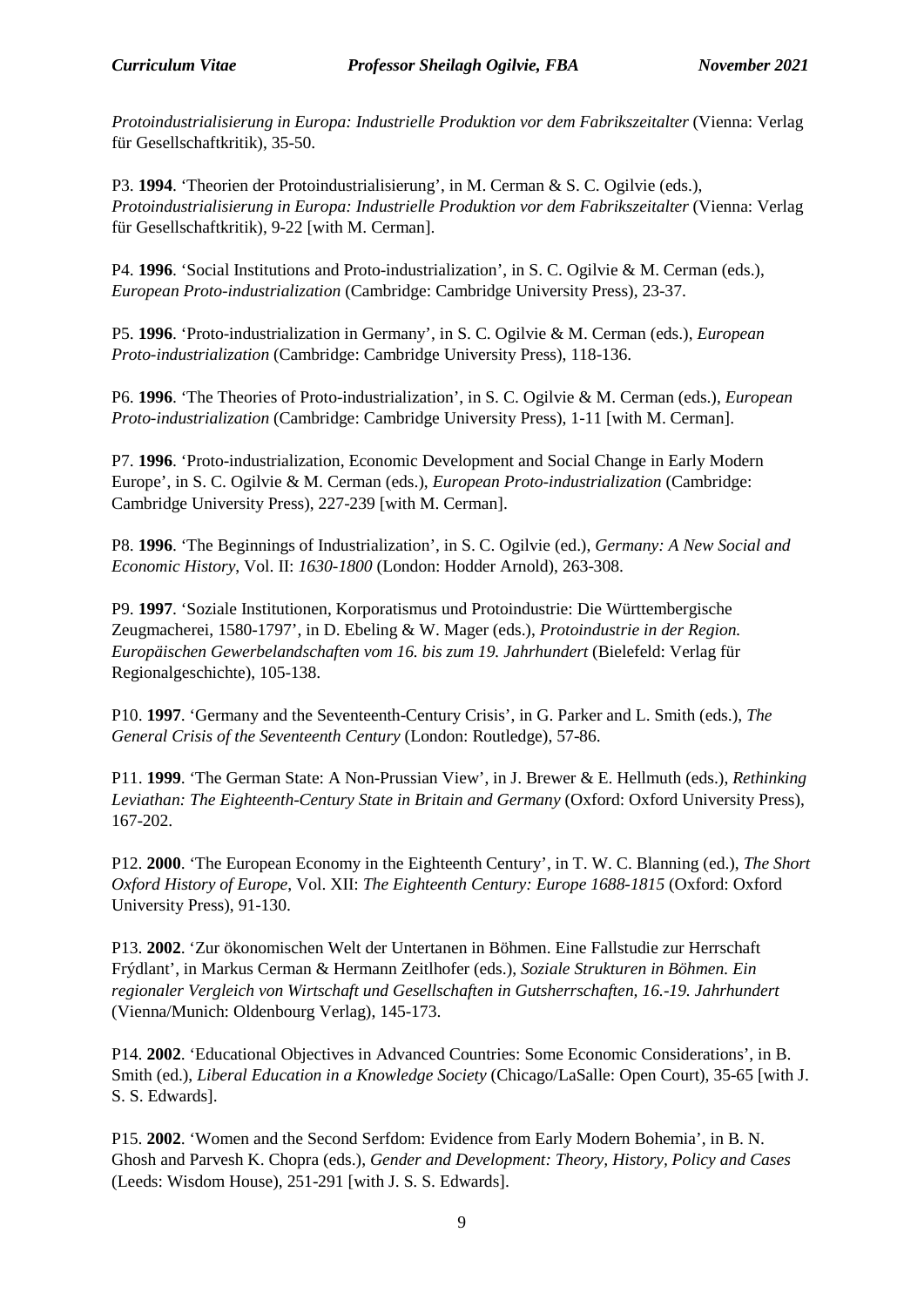P16. **2005**. 'Staat und Untertan in der lokalen Gesellschaft: die Herrschaft Frýdlant, 1583-1692', in Markus Cerman & Robert Luft (eds.), *Untertanen, Herrschaft und Staat in Böhmen und im 'Alten Reich'* (Munich/Vienna: Oldebourg), 51-85.

P17. **2008.** 'Protoindustrialization', in Larry Blume & Steven Durlauf (eds.), *The New Palgrave Dictionary of Economics* 2nd edn (Houndmills: Palgrave).

P18. **2008**. 'Verheiratete Frauen und Märkte im Württemberg der Frühen Neuzeit', in R Johanna Regnath & Christine Rudolph (eds.), *Frauen und Geld. Wider die ökonomische Unsichtbarkeit von Frauen* (Königstein: Ulrike Helmer Verlag), 43-86.

P19. **2013.** 'Married Women, Work and the Law: Evidence from Early Modern Germany', in Cordelia Beattie & Matthew Stevens (eds.), *Married Women and the Law in Northern Europe c.1200- 1800* (Woodbridge: Boydell and Brewer), 213-239.

P20. **2014.** 'Institutions and Growth in Historical Perspective', in Philippe Aghion & Steven Durlauf (eds.), *Handbook of Economic Growth*, vol. 2A (Amsterdam: Elsevier), 405-514 [with A. W. Carus]. [http://dx.doi.org/10.1016/B978-0-444-53538-2.00008-3]

P21. **2014**. 'Serfdom and the Institutional System in Early Modern Germany', in S. Cavaciocchi (ed.), *Schiavitu e servaggio nell'economia europea. Secc. XI-XVIII. / Slavery and Serfdom in the European Economy from the 11th to the 18th Centuries. XLV settimana di studi della Fondazione istituto internazionale di storia economica F. Datini, Prato 14-18 April 2013*. (Florence, Firenze University Press), 33-58.

P22. **2014.** Ogilvie, S. (2014). 'Slavery and Serfdom in the European Economy: Contribution to Tavola Rotunda', in S. Cavaciocchi (ed.), *Schiavitu e servaggio nell'economia europea. Secc. XI-XVIII. / Slavery and Serfdom in the European Economy from the 11th to the 18th Centuries. XLV settimana di studi della Fondazione istituto internazionale di storia economica F. Datini, Prato 14-18 April 2013*. Florence, Firenze University Press: 689-693.

P 23. **2014.** 'Choices and Constraints in the Pre-Industrial Countryside', in C. Briggs, P. Kitson, and S. Thompson (eds.), *Population, Welfare and Economic Change in Britain, c. 1270 - c. 1834*. (Oxford, Oxford University Press), 271-307.

P24. **2015.** 'Revolution des Fleißes – Leben und Wirtschaften im ländlichen Württemberg von 1650 bis 1800', in S. Hirbodian, S. Ogilvie and R. J. Regnath (eds.), *Revolution des Fleißes, Revolution des Konsums? Leben und Wirtschaften im ländlichen Württemberg von 1650 bis 1800*. Ostfildern, Thorbecke: 173-193.

P25. **2015.** 'Private Haushaltsschulden im frühmodernen Württemberg: Belege aus den "Inventuren und Teilungen" ', in S. Hirbodian, S. Ogilvie and R. J. Regnath (eds.), *Revolution des Fleißes, Revolution des Konsums? Leben und Wirtschaften im ländlichen Württemberg von 1650 bis 1800*. Ostfildern, Thorbecke: 125-158. [with M. Küpker and J. Maegraith].

P26. **2015.** 'Die lokale Regulierung des Konsums im frühmodernen Württemberg', in S. Hirbodian, S. Ogilvie and R. J. Regnath (eds.), *Revolution des Fleißes, Revolution des Konsums? Leben und Wirtschaften im ländlichen Württemberg von 1650 bis 1800*. Ostfildern, Thorbecke: 55-74. [with M. Küpker and J. Maegraith].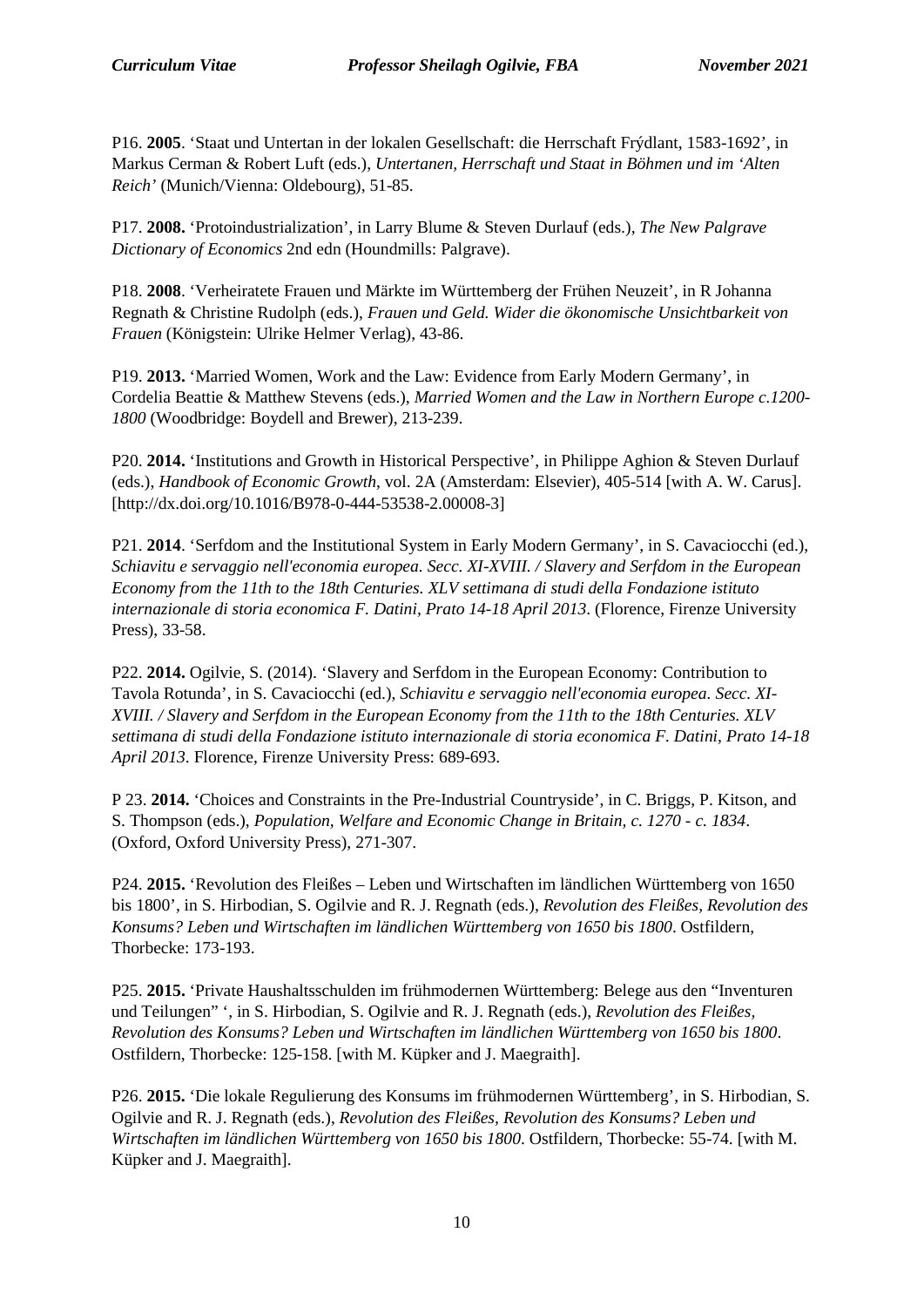P27. **2015.** 'Von Beybringen bis Verlassthum. Erfahrungen und Erkenntnisse im Umgang mit 'Inventuren und Teilungen', in S. Hirbodian, S. Ogilvie and R. J. Regnath (eds.), *Revolution des Fleißes, Revolution des Konsums? Leben und Wirtschaften im ländlichen Württemberg von 1650 bis 1800*. Ostfildern, Thorbecke: 37-52. [with M. Küpker and J. Maegraith].

P28. **2015.** 'A Friendship between Cambridge and Prague', in L. Matušíková (ed.), *K dějinám Židů v českých zemích* [The History of the Jews in the Czech Lands]. Prague, Národní archiv: 412-419.

P29. **2020**. 'Guilds [and the Economy'](https://oxfordre.com/economics/view/10.1093/acrefore/9780190625979.001.0001/acrefore-9780190625979-e-538), in *The Oxford Research Encyclopedia of Economics and Finance*. Oxford: Oxford University Press. [http://dx.doi.org/10.1093/acrefore/9780190625979.013.538]

P30. **2020.** 'Hat man vor 300 Jahren in Auingen gelesen?', in Stadt Münsingen, ed., *Auinger Lesebuch: Erinnerungen, Dokumentationen, Erzählungen*. Münsingen, Stadtarchiv Münsingen: 24- 43. [with M. Küpker].

P31. **2021 forthcoming.** 'Economics and History.' In R. Bourke and Q. Skinner, eds., *History in the Humanities and Social Sciences*. Cambridge, Cambridge University Press.

## **Working Papers**

W1. **1995**. ['Population Growth and State Policy in Central Europe before Industrialization'](https://www.google.com/url?sa=t&rct=j&q=&esrc=s&source=web&cd=6&cad=rja&uact=8&ved=2ahUKEwir8_SBv9bmAhWHh1wKHbFdCtwQFjAFegQIAxAC&url=http%3A%2F%2Fwww.econ.cam.ac.uk%2Fpeople-files%2Ffaculty%2Fsco2%2Fpdfs%2FPopulation-and-State-in-Central-Europe-1995.pdf&usg=AOvVaw1qUMT_6r0oOPQeVRvbagwG), *Centre for History and Economics Working Papers* (Feb. 1995).

W<sub>2</sub>. **1995**. ['Were Merchant Guilds Really Beneficial? A](https://www.google.com/url?sa=t&rct=j&q=&esrc=s&source=web&cd=11&cad=rja&uact=8&ved=2ahUKEwjHmu_Ov9bmAhVxmVwKHbYuDV8QFjAKegQIBBAC&url=http%3A%2F%2Fwww.econ.cam.ac.uk%2Fpeople-files%2Ffaculty%2Fsco2%2Fpdfs%2Fgmw-comment.pdf&usg=AOvVaw2mO5CFsuhHF_ycJtsIHjtV) Comment on Greif, Milgrom, and Weingast' (University of Cambridge, mimeo, Feb. 1995).

W3. **1995**. ['Universal Banks and German Industrialization: A Reappraisal'](http://www.cepr.org/pubs/new-dps/dplist.asp?dpno=1171), *CEPR Discussion Papers*, 1171 [with J. S. S. Edwards].

W4. **1998**. ['Women and the "Second Serfdom": Evidence from Bohemia, 1381-1722'](http://papers.ssrn.com/sol3/papers.cfm?abstract_id=148480), *CESifo Working Papers*, 0177 [with J. S. S. Edwards].

W5. **2000**. ['Social Capital, Social Networks, and History'](https://www.google.com/url?sa=t&rct=j&q=&esrc=s&source=web&cd=1&cad=rja&uact=8&ved=2ahUKEwiuseOBwNbmAhXKTcAKHU-0BfcQFjAAegQIAhAC&url=http%3A%2F%2Fwww.econ.cam.ac.uk%2Fpeople-files%2Ffaculty%2Fsco2%2Fpdfs%2Fsocial-capital-and-history.pdf&usg=AOvVaw2HQWB5oKzytBcLU92oF91P) (University of Cambridge, mimeo, Jun.).

W6. **2002**. ['Guilds, Efficiency, and Social Capital: Evidence from German Proto-Industry',](http://papers.ssrn.com/sol3/papers.cfm?abstract_id=367167) *CESifo Working Papers*, 0820.

W7. **2003**. ['Social Capital and Collusion: The Case of Merchant Guilds'](http://papers.ssrn.com/sol3/papers.cfm?abstract_id=449263), *CESifo Working Papers*, 1037 [with Roberta Dessí].

W8. **2004**. ['Social Capital and Collusion: The Case of Merchant Guilds \(Long Version\)'](http://www.econ.cam.ac.uk/dae/repec/cam/pdf/cwpe0417.pdf), *Cambridge Working Papers in Economics*, 0417 [with Roberta Dessí].

W9. **2004**. ['The Use and Abuse of Trust: Social Capital and its Deployment by Early Modern Guilds'](http://www.econ.cam.ac.uk/faculty/ogilvie/cesifo1302-trust.pdf), *CESifo Working Papers*, 1302.

W10. **2006**. ['Turning Qualitative into Quantitative Evidence: A Well-Used Method Made Explicit'](http://www.econ.cam.ac.uk/dae/repec/cam/pdf/cwpe0512.pdf), *Cambridge Working Papers in Economics*, 0512 [with A. W. Carus].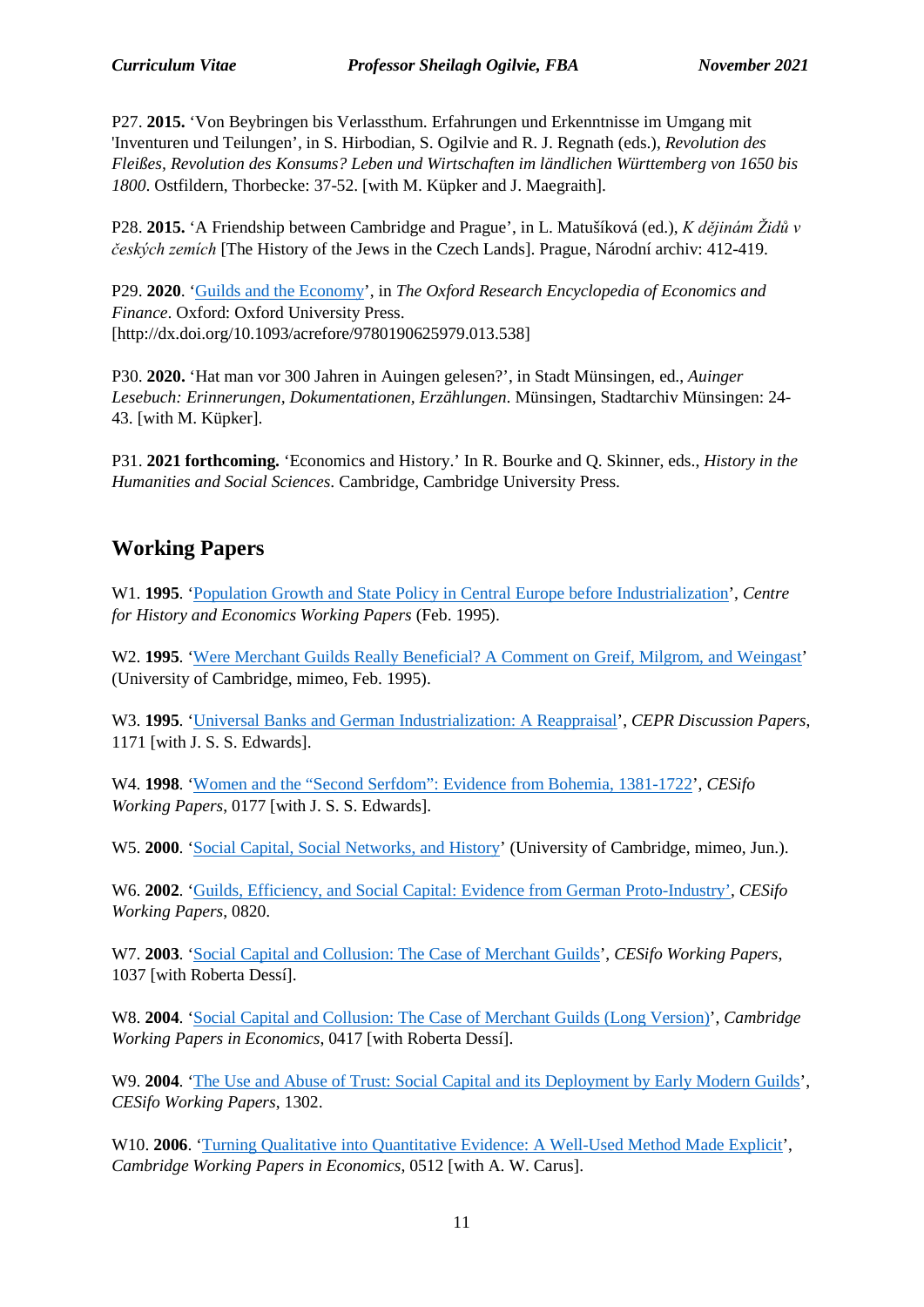W11. **2007.** "Whatever Is, Is Right"? Economic Institutions in Pre-Industrial Europe' (Tawney Lecture 2006)', *CESifo Working Papers*, 2066.

W12. **2007**. ['Can We Rehabilitate the Guilds? A Sceptical Re-Appraisal'](http://www.econ.cam.ac.uk/dae/repec/cam/pdf/cwpe0745.pdf), *Cambridge Working Papers in Economics*, 0745.

W13. **2008**. ['Contract Enforcement, Institutions and Social Capital: the Maghribi Traders](http://papers.ssrn.com/sol3/papers.cfm?abstract_id=1107801)  [Reappraised'](http://papers.ssrn.com/sol3/papers.cfm?abstract_id=1107801), *CESifo Working Papers*, 2254 [with J. S. S. Edwards].

W14. **2008**. ['Institutions and Demographic Responses to Shocks: Württemberg, 1634-1870'](http://papers.ssrn.com/sol3/papers.cfm?abstract_id=1109058), *Yale Economic Growth Centre Discussion Papers*, 292 [with T. W. Guinnane].

W15. **2009.** ['Community Characteristics and Demographic Development: Three Württemberg](http://www.econ.cam.ac.uk/dae/repec/cam/pdf/cwpe0910.pdf)  [Communities, 1558-1914',](http://www.econ.cam.ac.uk/dae/repec/cam/pdf/cwpe0910.pdf) *Cambridge Working Papers in Economics*, 0910 [with M. Küpker & J. Maegraith].

W16. **2008**. ['Contract Enforcement, Institutions and Social Capital: the Maghribi Traders](http://www.econ.cam.ac.uk/dae/repec/cam/pdf/cwpe0928.pdf)  [Reappraised'](http://www.econ.cam.ac.uk/dae/repec/cam/pdf/cwpe0928.pdf), *Cambridge Working Papers in Economics*, 0943 [with J. S. S. Edwards] [extended and revised version of W13 above].

W17. **2009.** 'Consumption, Social Capital, and the "Industrious Revolution" in Early Modern [Germany \(Long Version\)'](http://www.econ.cam.ac.uk/dae/repec/cam/pdf/cwpe0943.pdf), *Cambridge Working Papers in Economics*, 0943. [full-length version of A29 above].

W18. **2011.** ['What Lessons for Economic Development Can](http://www.cesifo-group.de/portal/pls/portal/docs/1/1200473.PDF) We Draw from the Champagne Fairs?'. *CESifo Working Papers* 3438 [with J. S. S. Edwards].

W19. 2011. ['Household Debt in Early Modern Württemberg: Evidence from Personal Inventories'.](http://www.econ.cam.ac.uk/dae/repec/cam/pdf/cwpe1148.pdf) *Cambridge Working Papers in Economics* 1148 [with M. Küpker & J. Maegraith].

W<sub>20</sub>. **2012.** 'Choices and Constraints in the Pre-Industrial Countryside. Plenary Lecture for "Population, Economy and Welfare, c. 1200 – [2000: a Conference in Honour of Richard Smith"'](http://www.econsoc.hist.cam.ac.uk/docs/CWPESH%20number%201%20March%202012.pdf), *Cambridge Working Papers in Economic and Social History* 0001.

W21. **2012.** ['Retail Ratios in the Netherlands, c. 1670 –](http://www.econsoc.hist.cam.ac.uk/docs/CWPESH%20number%202%20March%202012.pdf) c. 1815', *Cambridge Working Papers in Economic and Social History* 0002 [with D. van den Heuvel].

W<sub>22</sub>. **2013.** 'A Two-Tiered Demographic System: "Insiders" and "Outsiders" in Three Swabian [Communities, 1558-1914'](http://ssrn.com/abstract=2222932), *Yale University Economic Growth Center Discussion Papers* 1021 [with T. W. Guinnane].

W23. **2013**. ['Does the European Marriage Pattern Explain Economic Growth?'](http://papers.ssrn.com/sol3/papers.cfm?abstract_id=2274606) *CESifo Working Papers* 4244 [with T. K. Dennison].

W24. **2013**. ['Occupational Structure in the Czech Lands under the Second Serfdom'](http://www2.warwick.ac.uk/fac/soc/economics/research/centres/cage/research/wpfeed/176-2013_klein.pdf), *CAGE Online Working Paper Series* 176 [with A. Klein].

W25. **2014.** ['Institutions and Economic Growth in](http://ssrn.com/abstract=2463598) Historical Perspective: Part 1', *CESifo Working Papers* 4861 [with A. W. Carus].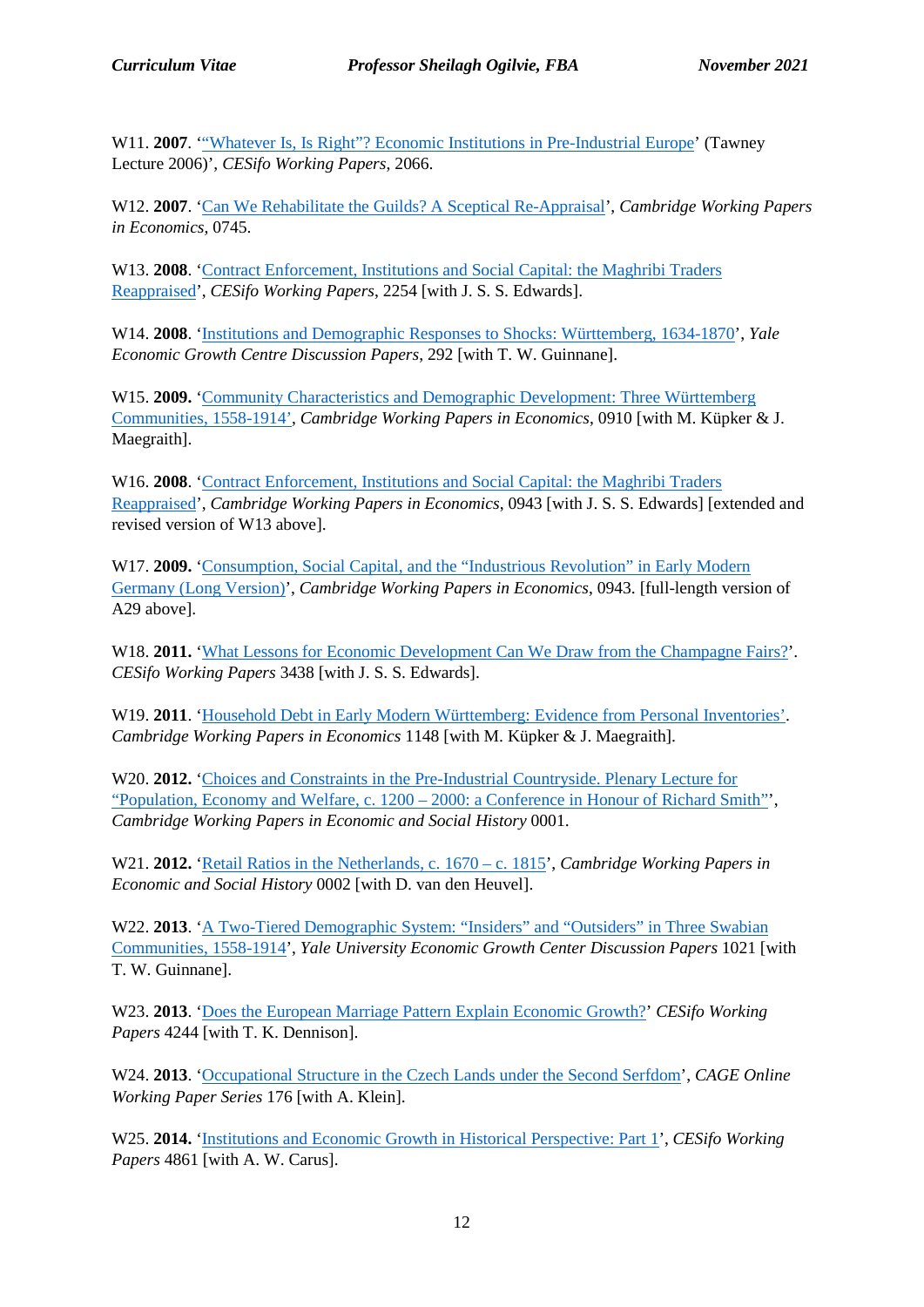W26. **2014.** ['Institutions and Economic Growth in Historical Perspective: Part 2'](http://ssrn.com/abstract=2463601), *CESifo Working Papers* 4862 [with A. W. Carus].

W27. **2015.** 'Human Capital Investment in a Late-Developing Economy: Evidence from [Württemberg, c. 1600 –](http://www.econ.cam.ac.uk/research/repec/cam/pdf/cwpe1528.pdf) c. 1900', *Cambridge Working Papers in Economics* 1528 [with M. Küpker].

W28. **2016.** ['Economically Relevant Human Capital or Multi-Purpose Consumption Good? Book](http://www.econ.cam.ac.uk/research/repec/cam/pdf/cwpe1655.pdf)  [Ownership in Pre-Modern Württemberg'](http://www.econ.cam.ac.uk/research/repec/cam/pdf/cwpe1655.pdf), *Cambridge Working Papers in Economics* 1655 [with J. Edwards and M. Küpker].

W29. **2017.** ['Was Domar Right? Serfdom and Factor Endowments in Bohemia'](http://cepr.org/active/publications/discussion_papers/dp.php?dpno=12388), *CEPR Discussion Papers* DP12388 [with A. Klein].

W30. **2018.** 'Did the Black Death Cause Economic Development by "Inventing" Fertility [Restriction?'](https://www.cesifo-group.de/DocDL/cesifo1_wp7016.pdf) *CESifo Working Papers* 7016 [with J. Edwards].

#### **Translations**

T1. **1982**. *[from French]:* Henri Lepage, *Demain le Capitalisme* (Paris, 1978); as *Tomorrow, Capitalism* (Lasalle: Open Court), 254 pages.

T2*.* **1993**. *[from German]:* W. Mager, 'Proto-Industrialization and Proto-Industry: the Uses and Drawbacks of Two Concepts', *Continuity and Change*, 8, 181-216.

T3. **1993**. *[from German]:* P. Kriedte, H. Medick, & J. Schlumbohm, 'Proto-industrialization Revisited: Demography, Social Structure, and Modern Domestic Industry', *Continuity and Change*, 8, 217-252.

T4. **1996**. *[from French]:* P. Deyon, 'Proto-industrialization in France', in S. C. Ogilvie & M. Cerman (eds.), *European Proto-industrialization* (Cambridge: Cambridge University Press), 38-48.

T5. **1996**. *[from German]:* M. Cerman, 'Proto-industrial Development in Austria', in S. C. Ogilvie & M. Cerman (eds.), *European Proto-industrialization* (Cambridge: Cambridge University Press), 171- 187.

T6. **1996**. *[from German]:* M. Myška, 'Proto-industrialization in Bohemia, Moravia and Silesia', in S. C. Ogilvie & M. Cerman (eds.), *European Proto-industrialization* (Cambridge: Cambridge University Press), 188-207.

T7. **1996**. *[from German]:* U. Pfister, 'Proto-industrialization in Switzerland', in S. C. Ogilvie & M. Cerman (eds.), *European Proto-industrialization* (Cambridge: Cambridge University Press), 137-154.

T8. **1996**. *[from German]:* B. Stier & W. von Hippel, 'War, Economy and Society', in S. C. Ogilvie (ed.), *Germany: A New Social and Economic History*, Vol. II: *1630-1800* (London: Hodder Arnold), 233-262.

T9. **1996**. *[from German]:* P. Kriedte, 'Trade', in S. C. Ogilvie (ed.), *Germany: A New Social and Economic History*, Vol. II: *1630-1800* (London: Hodder Arnold), 100-133.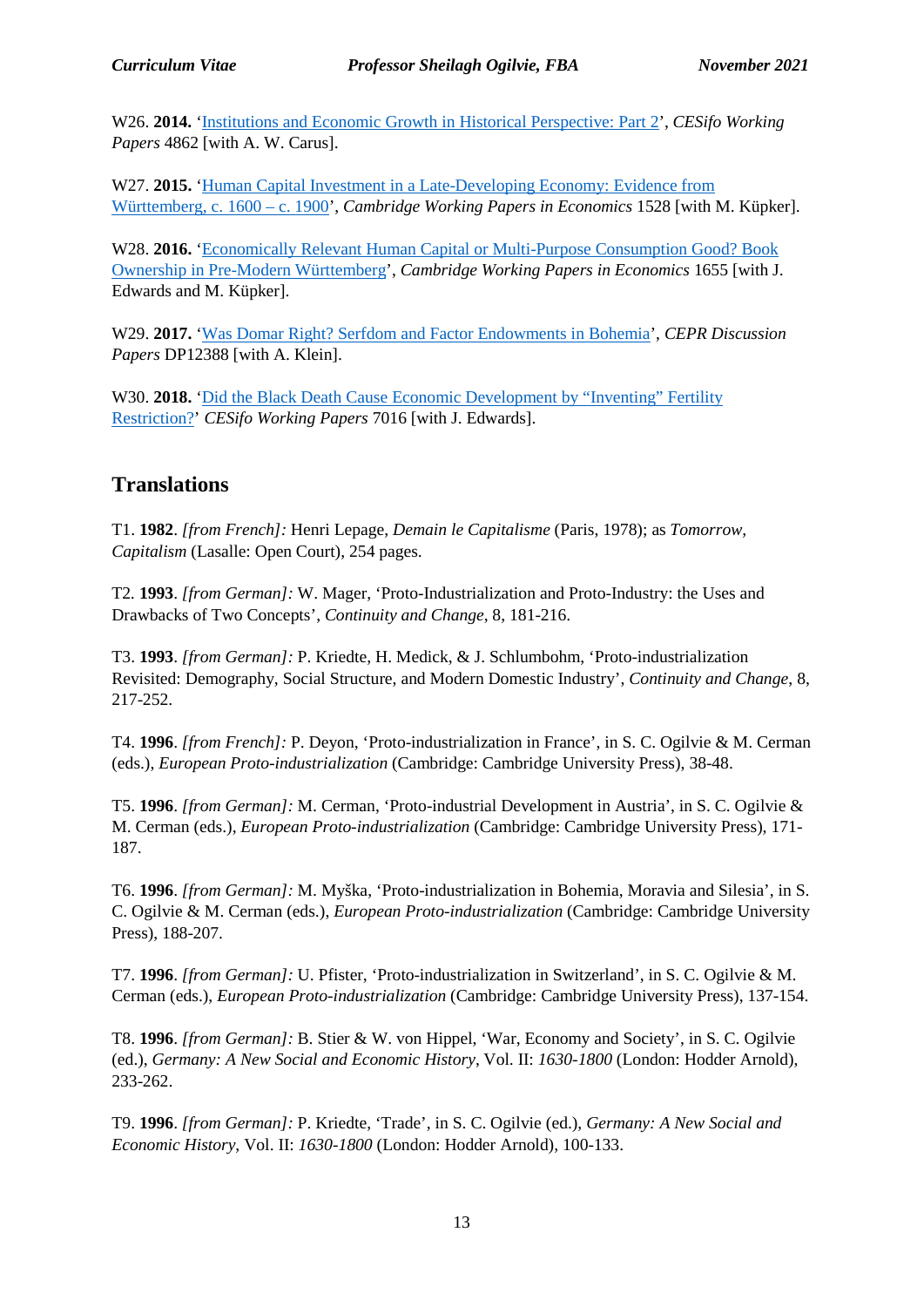T10. **1996**. *[from German]:* J. Sieglerschmidt, 'Economic and Social Landscapes', in S. C. Ogilvie (ed.), *Germany: A New Social and Economic History*, Vol. II: *1630-1800* (London: Hodder Arnold), 1-38.

T11. **1996**. *[from German]:* H. Wunder, 'Agriculture and Agrarian Society', in S. C. Ogilvie (ed.), *Germany: A New Social and Economic History*, Vol. II: *1630-1800* (London: Hodder Arnold), 63-99.

T12. **1996**. *[from German]:* R. von Friedeburg & W. Mager, 'Learned Men and Merchants: The Growth of the *Bürgertum*', in S. C. Ogilvie (ed.), *Germany: A New Social and Economic History*, Vol. II: *1630-1800* (London: Hodder Arnold), 164-195.

T13. **1996**. *[from German]:* O. Moerke, 'Social Structure', in S. C. Ogilvie (ed.), *Germany: A New Social and Economic History*, Vol. II: *1630-1800* (London, 1996), 134-163.

T14. **1996**. *[from German]:* P. Münch, 'The Growth of the State', in S. C. Ogilvie (ed.), *Germany: A New Social and Economic History*, Vol. II: *1630-1800* (London: Hodder Arnold), 196-232.

T15. **1996**. *[from German]:* E. Schubert, 'Daily Life, Consumption and Material Culture', in S. C. Ogilvie (ed.), *Germany: A New Social and Economic History*, Vol. II: *1630-1800* (London: Hodder Arnold), 350-376.

T16. **2003**. *[from German]:* V. Wellhöner & H. Wixforth, 'Industry and Finance', in S. C. Ogilvie and R. Overy (eds.), *Germany: A New Social and Economic History*, Vol. III: *Since 1800* (London: Hodder Arnold), 152-191.

T17. **2003**. *[from German]:* C. Benninghaus, H.-G. Haupt, & J. Requate, 'Social Structure in the Twentieth Century', in S. C. Ogilvie and R. Overy (eds.), *Germany: A New Social and Economic History*, Vol. III: *Since 1800* (London: Hodder Arnold), 279-319.

T18. **2003**. *[from German]:* W. Weber, 'Science, Technology, and Society', in S. C. Ogilvie and R. Overy (eds.), *Germany: A New Social and Economic History*, Vol. III: *Since 1800* (London: Hodder Arnold), 320-354.

#### **Videos, Podcasts, Interviews**

**2021.** [The Best Books on the Industrial Revolution,](https://fivebooks.com/best-books/industrial-revolution-sheilagh-ogilvie/) Five Books, with Ben King, 2 Jun. 2021.

**2019.** [Video Interview, Thought Experiment Lecture,](http://www.econ.cam.ac.uk/news/ogilvie-thought-experiment-lecture-videos-october-19-all) HM Treasury, 18 Oct. 2019.

**2019.** ["The European Guilds: A Lecture",](https://csgs.kcl.ac.uk/video/the-european-guilds-a-lecture-by-sheilagh-ogilvie/) Video, Centre for the Study of Governance and Society, King's College London, 9 May 2019.

**2019.** [Tides of History Podcast](https://art19.com/shows/tides-of-history/episodes/7971bbbc-71c2-419e-809a-91fab0a87016/) with Patrick Wyman, 20 Aug. 2019.

**2019.** [The Governance Podcast,](https://csgs.kcl.ac.uk/podcast/the-dark-side-of-human-institutions-a-conversation-with-sheilagh-ogilvie-on-the-european-guilds/) 'The Dark Side of Human Institutions: A Conversation', with Mark Penningon, 9 May 2019.

**2019.** [New Books Network Podcast,](https://newbooksnetwork.com/sheilagh-ogilvie-the-european-guilds-an-economic-analysis-princeton-up-2019/) with Mark Klobas, 8 Mar. 2019.